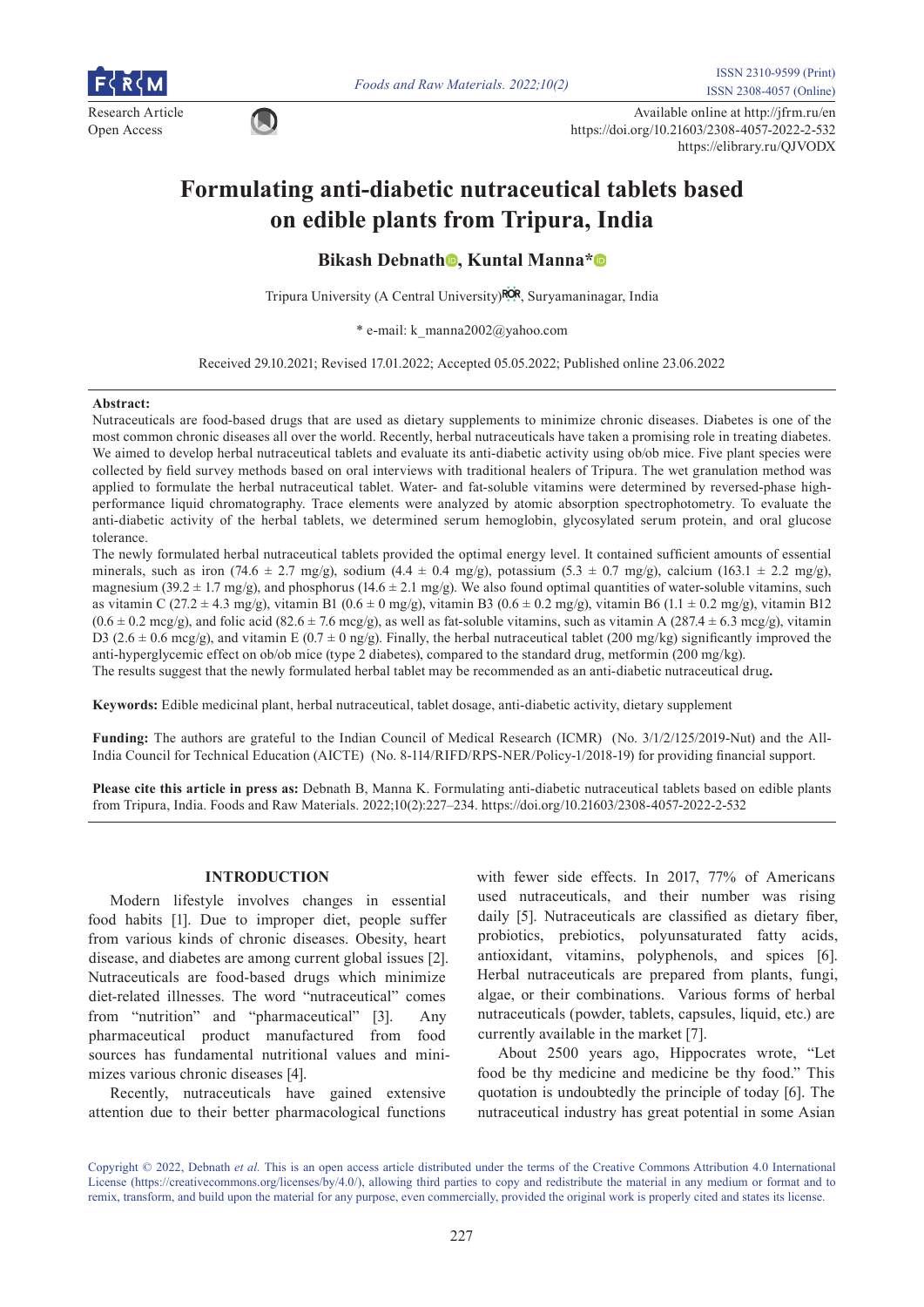countries, such as China, Japan, India, South Korea, Thailand, Singapore, and Taiwan. With rich natural resources, skilled human resources, and excellent R&D facilities, these Asian countries are expected to lead the production of herbal nutraceuticals [8, 9].

Tripura is India's state located in the northeastern part of the subcontinent between  $22^{\circ}7'$  and  $24^{\circ}2'$  north latitudes and 91°0' and 92°0' east longitudes. Its highest temperature is 35.60°C, and yearly rainfall is 2000 mm. These excellent climatic conditions make Tripura a favorable place for various edible medicinal plants, or plants with nutritional benefits and bioactive compounds for the human body [10, 11].

According to literature, the forest of Tripura is a good source of edible medicinal plants with anti-diabetic properties [12]. Diabetes is a big issue in the Indian health care system. Type 2 diabetes is the most common in adults with uncontrolled diet. Every year, nearly 1 million Indians die due to diabetes. This chronic disease afflicts 2.8% of the global population [13]. Treatment with herbal medicine improves insulin secretion and reduces intestinal glucose absorption in diabetics [14].

This study aimed to formulate herbal nutraceutical tablets from selected edible medicinal plants of Tripura, India, and evaluate its anti-diabetic activity using ob/ob mice (type II diabetes model).

#### **STUDY OBJECTS AND METHODS**

**Ethnomedicinal data collection.** Ethnomedicinal data about five edible plant parts (*Musa paradisiaca*  fruit, *Musa paradisiaca* stem, *Cmorphophallus paeoniifolius* corn, *Artocarpus heterophyllus* seed, and *Colocasia esculenta* leaf) were collected from oral interviews with traditional healers from three ethnic communities (Tripuri, Reang, and Jamatia) of Tripura. All the interviewees were adults aged over forty [15]. The scientific names of the collected plant specimens were identified with the help of a plant taxonomist and the book, "The Flora of Tripura State" [16].

**Processing of plant materials.** After identification, we selected plant parts with medicinal properties, washed them thoroughly with distilled water, and then properly air-dried them. The dried samples were ground to fine powder. The powder material was packed in a sealed container and preserved at room temperature for further experiments [17].

**Experimental animals.** In our experiments, we used laboratory mice as model organisms. Adult Swiss albino mice (18–25 g) of both sexes were used for acute toxicity tests. Male ob/ob mice (type II diabetes mice weighing 50–55 g, aged 12 weeks) and male C56BL6 mice (normal mice weighing 28–32 g, aged 12 weeks) were used for an anti-diabetic activity test. The temperature (20°C) and humidity (53%) of the animal house were controlled and maintained throughout the 12 h/12 h light/dark cycle. Food and water were available except during the fasting period. The care and handling of the animals were in line with

the regulations of the National Institutes of Health. The Institutional Ethics Committee (No. 1667/GO/a/12/ CPCSEA) approved the study protocol [18].

**Acute toxicity test.** Acute toxicity tests of five different plant powder samples were measured by the method described by Ali *et al.* with some modification [19]. The Swiss albino mice (18–25 g) of both sexes were divided into two groups, the control group and the experimental group, ten animals in each. The control group received only distilled water, whereas the experimental group received different doses (5, 50, 300, 800, 1200, and 2000 mg/kg body weight) of the powder sample orally. The mice were then kept under observation up to 72 h for mortality or symptoms of toxicity [19].

**Formulation of herbal tablet.** We used the wet granulation method to prepare novel herbal antidiabetic nutraceutical tablets. Equal amounts of previously prepared plant materials (*M. paradisiaca*  fruit, *M. paradisiaca* stem, *C. paeoniifolius* corn, *A. heterophyllus* seed, and *C. esculenta* leaf) were placed in a rapid mixture granulator, with a 10% starch solution added dropwise into the binder. The damp masses were screened through a sieve #10 and then dried. The dried granules were screened through a sieve #20 and stored in a desiccator until they were ready for tablet compression. The prepared granules were compressed in a single punch tablet press machine (Manesty Type F3, Liver Poole, England) with a punch diameter of 0.75 cm and a compression pressure of 933 Pa  $(N/m<sup>2</sup>)$ . The die volume matched the tablets' weight to confirm that 600 mg was obtained [20].

**Evaluation of granules.** Tablet granules were evaluated by Wadher *et al.* methods with some modification. Particularly, we determined their bulk density, tapped density, Hausner quotient, Carr's compressibility index, flow rate, and angle of repose [21].

**Evaluation of herbal tablets.** Weight variation, thickness, hardness, friability, and *in vitro* disintegration time were determined by Wadher *et al.* methods with some modification [21].

Total moisture, total carbohydrate, complete protein, total fat, total ash, and total caloric value of the herbal tablets were determined by Debnath *et al.* method with some modification [17]. Total dietary fiber was measured by Ozoliņa *et al.* method with some modification [22].

Concentrations of minerals were determined by an atomic absorption spectrophotometer. Debnath *et al.* method with some modification was applied to measure the content of minerals in the tablets [17].

Vitamins C,  $B_1$ ,  $B_3$ ,  $B_6$ , and folic acid were determined by Antakli *et al.* method with some modification, using the RP-HPLC system [23].

Instrumental conditions:

Column: C18 BDS (10 cm×4.6 mm; 3 μm);

Mobile phase:  $A =$  Hexane-1-sulfonic acid sodium (5.84 mM): acetonitrile (95:5) with 0.1% triethylamine as solvent (A) at pH 2.5;  $B = 5.84$  mM of hexane-1-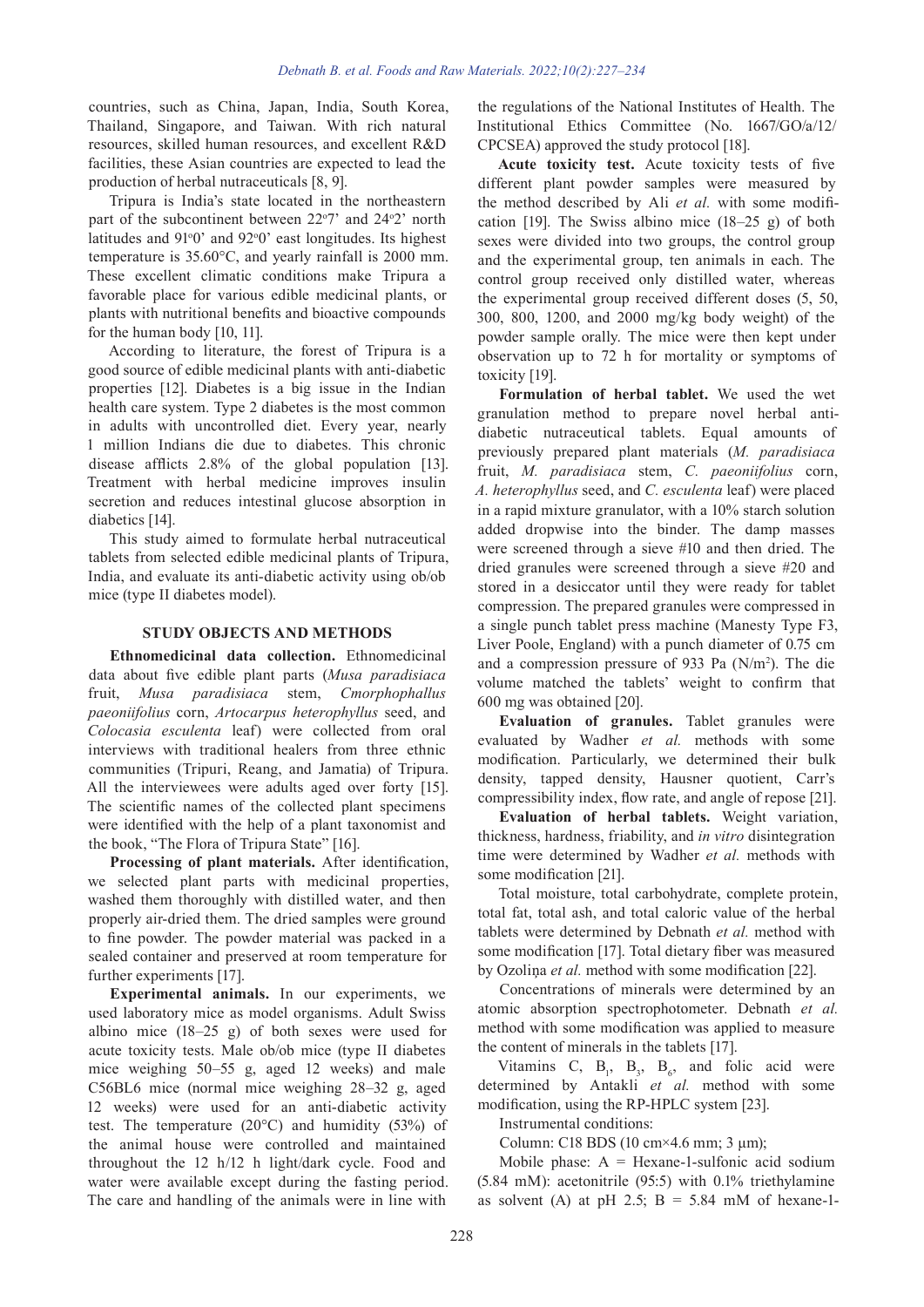| Botanical name and family     | Local name | Plants parts | Ethnomedicinal use                                         |
|-------------------------------|------------|--------------|------------------------------------------------------------|
| Musa paradisiaca (Musaceae)   | Kola       | Unripe fruit | Diabetes, hypertension, ulcers, diarrhea                   |
| Musa paradisiaca (Musaceae)   | Kola       | <b>Stem</b>  | Diabetes, high blood pressure, high acidity                |
| Cmorphophallus paeoniifolius  | Batama     | Corn         | Helminths, liver disease, digestive and gastric disorders, |
| ( <i>Araceae</i> )            |            |              | diabetes                                                   |
| Artocarpus heterophyllus      | Kathal     | Seed         | Ulcers, constipation, diarrhea; excessive accumulation     |
| (Moraceae)                    |            |              | of fluid in tissues                                        |
| Colocasia esculenta (Araceae) | Kocho      | Leaf         | Diabetes, microbial infection, liver disease               |

**Table 1** Ethnomedicinal use report on edible medicinal plant parts selected

sulfonic acid sodium: acetonitrile (50:50) with 0.1% triethylamine as solvent (B) at pH 2.5, pH =  $3.54$ ;

Flow rate: 1.6 mL/min;

Injected volume: 20 μL;

Absorbance recorded: Vitamins C and  $B_1 = 246$  nm, vitamin  $B_3 = 260$  nm, vitamin  $B_6 = 290$  nm, vitamin  $B_9 =$  $= 282$  nm.

**Determination of fat-soluble vitamins.** Vitamins A,  $D_3$ , and E were determined by using the reversed-phase high-performance liquid chromatography as reported by Xue *et al.* with some modification [24].

Instrumental conditions:

Column:  $dC18$  (particle diameter 5  $\mu$ m,  $150 \times$ 4.6 mm i.d.);

Mobile phase: methanol:water = 98:2;

Flow rate: 1.00 mL/min;

Injected volume: 10 μL;

Absorbance recorded: vitamin E = 230 nm, vitamin A and  $D_3 = 265$ nm.

**Anti-diabetic activity.** *Experimental design***.** The animals were randomly divided into four groups of six animals for test purposes, namely: a) a normal group (completely healthy mice) treated with 0.5% sodium carboxymethyl cellulose; b) a vehicle control group (ob/ob mice) treated with 0.5% sodium carboxymethyl cellulose; c) a positive control group treated with 200 mg/kg of metformin via gavage; and d) an experimental group treated with 200 mg/kg herbal nutraceutical tablet via gavage. The experiment lasted four weeks. At the end of the experiment, all the animal groups fasted overnight, and blood samples were collected from the tail vein. Before blood collection, the animals were given pentobarbital as an anesthetic agent [18].

*Determination of serum hemoglobin and glycosylated serum protein.* Hemoglobin (HbA1c) and glycosylated serum protein were measured by respective kits (Merck Millipore, Germany) according to the manufacturer's instruction [18].

*Oral glucose tolerance test.* After four weeks of treatment with herbal nutraceutical tablets, the animals were made to fast overnight, and glucose solution (2 g/kg of body weight) was administered orally. After that, their blood samples were collected every 30 min (0, 30, 60, 90, and 120 min). The blood glucose was measured by a glucose meter (i-QARE DS-W®) [18].

**Statistical analysis.** For the analysis of granules, herbal tablets, proximate compositions, minerals, and

vitamins, the data were expressed as mean  $\pm$  SDs. For the evaluation of anti-diabetic activity in ob/ob mice, the data were expressed as mean  $\pm$  S.E.M. One-way ANOVA was used to determine significant differences among groups, after which the modified Student's t-test with the Bonferroni correction was applied to compare individual groups. All statistical analyses were performed with SPSS 17.0 software.  $P < 0.05$  was considered statistically significant.

#### **RESULTS AND DISCUSSION**

**Ethnomedicinal study.** The field survey showed that the five edible medicinal plants were applied by the healers of Tripura to cure different diseases (Table 1). Ethnomedicinal studies play a vital role in finding medicinal plants that can be used to produce novel crude drugs. They also verify the protection of cultural heritage [11]. The data that we collected from the informants of healers clearly proved that the plants we had selected were of medicinal importance.

**Acute toxicity test.** Our results indicated no changes of behaviour or mortality caused by the plant samples at the highest dose of 2000 mg/kg b.wt. This meant that this dose had no lethal or toxic effect. Toxicity assessment is one of the crucial steps prior to human uses of any pharmaceuticals or food ingredients. Acute toxicity studies determine adverse effects of any active compound after oral ingestion of a single or multiple doses [19]. We found that the five plant samples under study had no toxic effect.

**Evaluation of granules.** All the physical parameters of the herbal granules under study were found to be satisfactory (Table 2). The Carr's compressibility index indicates the strength of the powder/granules, while the Hausner ratio determines the powder/granules' inter-particulate friction. Both parameters are used to analyze the powder/granules' flow rate. The Carr's compressibility index of less than 10 or the Hausner ratio of less than 1.11 indicate an "excellent" flow rate, while the Carr's compressibility index higher than 38 or the Hausner ratio higher than 1.60 indicate a "very poor" flow rate. Both parameters depend on the bulk density and the tap density of the powder/granules [25]. The angle of repose is another parameter used to evaluate the powder/granules' flow rate. Its value of less than 30° indicates an "excellent" flow rate, while the value greater than 56° indicates a "very poor" flow rate [26].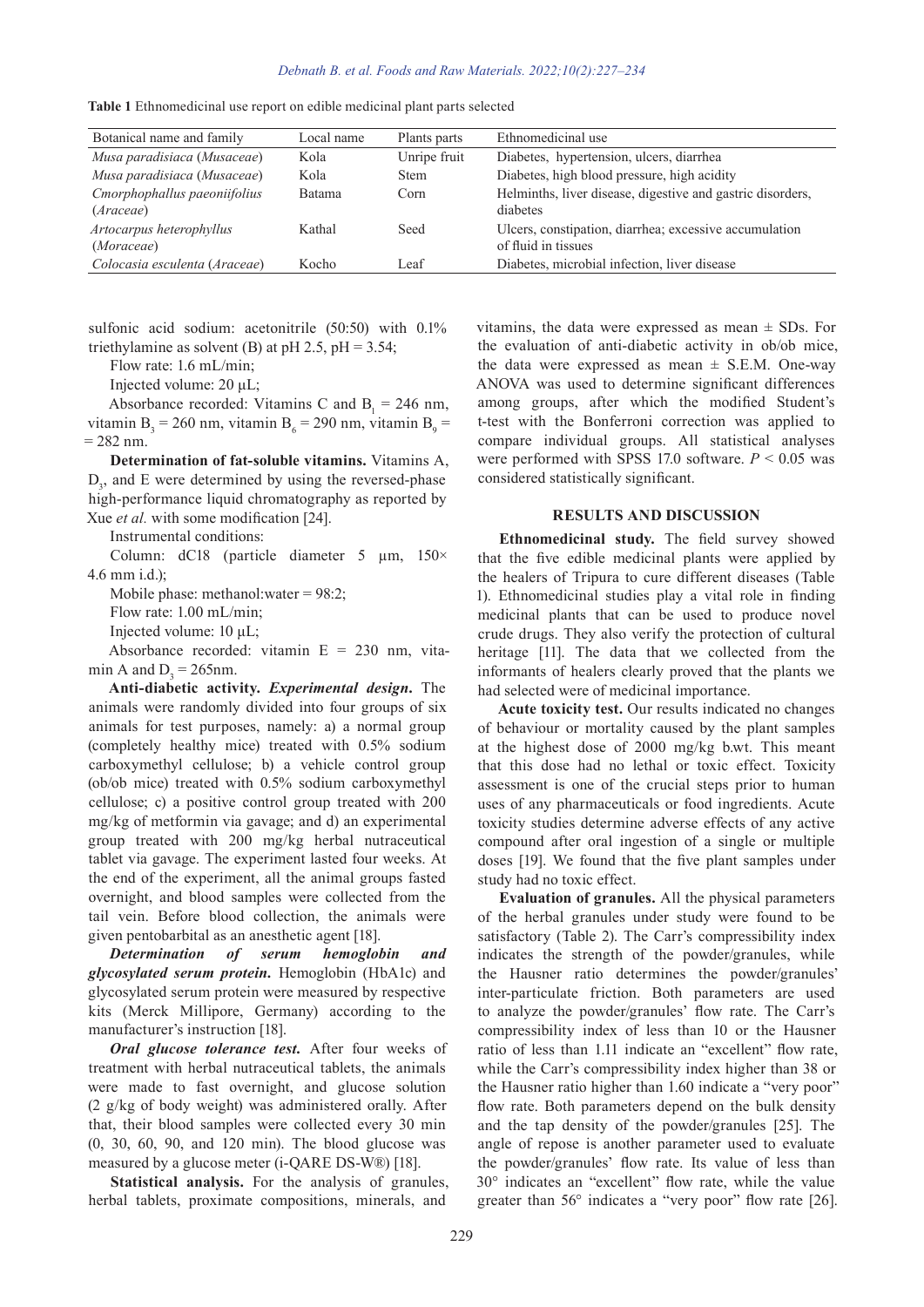| Table 2 Physical parameters of herbal granules |  |  |  |  |
|------------------------------------------------|--|--|--|--|
|------------------------------------------------|--|--|--|--|

| Physical parameters           | Herbal granules prepared with<br>10% starch solution |
|-------------------------------|------------------------------------------------------|
| Bulk density, g/mL            | $0.46 \pm 0.01$                                      |
| Tapped density, g/mL          | $0.48 \pm 0.01$                                      |
| Hausner quotient              | $1.07 \pm 0.01$                                      |
| Carr's compressibility, %     | $6.72 \pm 0.53$                                      |
| Angle of repose, <sup>o</sup> | $32.29 \pm 0.99$                                     |
| Flow rate, g/sec              | $6.67 \pm 0.57$                                      |

 $*$ The values represent mean  $\pm$  SD for three samples

**Table 4** Proximate composition of herbal nutraceutical tables

| Proximate composition        | Total amount, %  |
|------------------------------|------------------|
| Moisture                     | $62.44 \pm 2.11$ |
| Carbohydrates                | $1.88 \pm 0.52$  |
| Protein                      | $0.95 \pm 0.65$  |
| Fat                          | $0.43 \pm 0.53$  |
| Ash                          | $1.78 \pm 0.53$  |
| Dietary fiber                | $1.66 \pm 0.67$  |
| Calories, kcal <sub>II</sub> | 15.19            |

\*The values represent mean  $\pm$  SD for three samples

**Table 6** Profiles of water soluble and fat-soluble vitamins in herbal nutraceutical tablets

| Vitamin                                | Total amount    |
|----------------------------------------|-----------------|
| C (ascorbic acid), mg/g                | $27.2 \pm 4.3$  |
| Vitamin $B_1$ (thiamin), mg/g          | $0.6 \pm 0.0$   |
| Vitamin $B_3(niacin)$ , mg/g           | $0.6 \pm 0.2$   |
| Vitamin $B_6$ (pyridoxine), mg/g       | $1.1 \pm 0.2$   |
| Vitamin $B_{12}$ (cobalamin), mcg/g    | $0.6 \pm 0.2$   |
| Vitamin $B_0$ (folic acid), mcg/g      | $82.6 \pm 7.6$  |
| Vitamin A (retinol), mcg/g             | $287.4 \pm 6.3$ |
| Vitamin $D_3$ (cholecalciferol), mcg/g | $2.6 \pm 0.6$   |
| Vitamin E (tocopherol), ng/g           | $0.7 \pm 0.0$   |

\*The values represent mean  $\pm$  SD for three samples

Our results showed an excellent flow rate in the granules prepared with a 10% starch solution (Table 2).

**Evaluation of herbal tablets.** All the physical parameters of the herbal tablets under study were found to be satisfactory (Table 3). The weight variation test is employed to ensure that each tablet/capsule in the batch contains the same amount of drug ingredients. Checking a tablet's thickness is necessity for packaging since very thick tablets are not suitable for packaging. A tablet's friability and hardness tests are closely related to each other. They determine the physical strength of a tablet. Disintegration refers to the mechanical breakup of a compressed tablet into small granules at a specific time point. The disintegration test provides critical safety data on the drug's bioavailability in the body [27, 28].

In our experiments, 20 tablets were used to check the average uniformity of weight and 10 tablets to check the average uniformity of thickness and hardness. For **Table 3** Physical parameters of herbal nutraceutical tablets prepared with 10% starch solution

| Physical parameters         | Value             |
|-----------------------------|-------------------|
| Uniformity of weight, mg    | $610.5 \pm 1.70$  |
| Uniformity of thickness, mm | $3.78 \pm 0.041$  |
| Hardness, $kg/cm2$          | $3.88 \pm 0.078$  |
| Friability, %               | $0.65 \pm 0.020$  |
| Disintegration time, s      | $295.33 \pm 1.52$ |

\*The values represent mean  $\pm$  SD for three samples

**Table 5** Minerals profile of herbal nutraceutical tablets

| Minerals   | Total amount, $mg/g$ |
|------------|----------------------|
| Iron       | $74.6 \pm 2.7$       |
| Sodium     | $4.4 \pm 0.4$        |
| Potassium  | $5.3 \pm 0.7$        |
| Calcium    | $163.1 \pm 2.2$      |
| Magnesium  | $39.2 \pm 1.7$       |
| Phosphorus | $14.6 \pm 2.1$       |

 $*$ The values represent mean  $\pm$  SD for three samples

the friability and disintegration tests, the samples were prepared in triplicate. According to the results (Table 3), the physical parameters of our newly formulated tablets were within the limits established by the United States Pharmacopoeia.

**Determination of proximate composition.** The proximate composition of the herbal nutraceutical tablets is represented in Table 4. The moisture content is an essential parameter because high moisture affects the physical stability of food products. Their shelf life also depends on the total moisture content [29]. As we can see in Table 4, our newly formulated herbal tablets had a low moisture content  $(62.44 \pm 2.11 \%)$ , indicating high physical stability.

Carbohydrates, proteins, and fats hold a special place in human nutrition. The human body requires them in relatively large amounts for normal functioning. These three macronutrients provide energy (measured in calories) in the human body [30]. Our newly formulated herbal nutraceutical tablet contained optimal amounts of carbohydrates (1.88  $\pm$  0.52 %), proteins (0.95  $\pm$  0.65 %), and fats  $(0.43 \pm 0.53 \%)$ , as well as provided a good amount of energy (15.19 kcal).

So, the herbal nutraceutical tablets developed may be recommended to people with unbalanced energy levels. Dietary fiber is a complex mixture of polysaccharides. Diets with a high content of fiber alleviate constipation [31]. Our herbal nutraceutical tablet contained a good amount of dietary fiber  $(1.66 \pm 0.67\%)$ , so it may be used to reduce constipation.

**Minerals determination.** Iron is an essential microelement for producing blood. Anemia is the most common disease caused by iron deficiency. Every year, approximately 30% of patients suffer from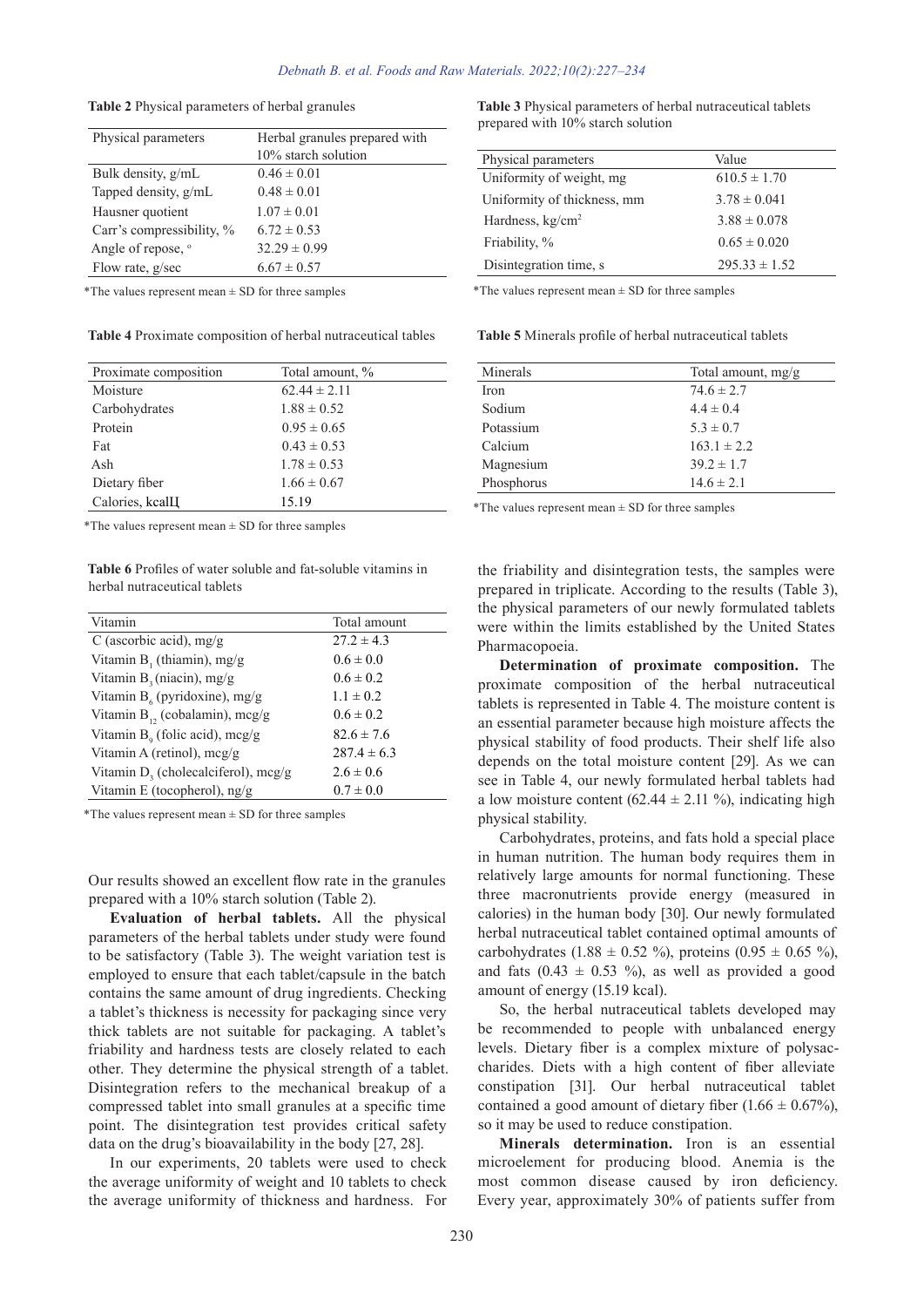



Figure 1 Carbohydrate metabolism parameters of ob/ob mice treated with sodium carboxymethyl cellulose (normal group), sodium carboxymethyl cellulose (vehicle control group), metformin (positive control group), and herbal nutraceutical tablet (experimental  $\sigma$ carboxymethyl cellulose (vehicle control a group). Each group contained six animals In social carooxymethyl centriose (normal group), social introl group), and herbal nutraceutical tablet (experimental  $\frac{1}{3}$  sodium  $\frac{1}{2}$  $\frac{1}{2}$ m<br>m HbAlc, ng/mL 15 scos<br>Served served served served served served served served served served served served served served served serve<br>Served served served served served served served served served served served served served served served s h s<br>tro<br>al<br>ro 30 sure 1 Carbohydrate metabolism parameters of ob/ob mice treated with sodium carboxymethyl cellulose Fact I can bonyurate includes in parameters of 60% line treated with southin carboxymethyl centrose (normal group)<br>boxymethyl cellulose (vehicle control group), metformin (positive control group), and herbal nutraceutical Florepy, and her our hardecearied above (experimental h s<br>tro<br>al<br>al \*\* h :<br>tro<br>al<br>al \*\* Fi<sub>l</sub><br>ca:<br>gr an<br>ro an<br>,ro C<sub>c</sub><br>g<sub>1</sub> n<br>ox<br>p) i<br>https://www.  $\frac{1}{g}$ gi  $\mathbf{r}$ . Each group ur<br>00<br>up **ig**<br>arl<br>ro  $\frac{1}{10}$ i**gu**<br>irb<br>ou  $\alpha$ <br>ox<br> $\beta$ ). F ca<br>gl  $\frac{d}{dt}$  $\frac{1}{2}$  and  $\frac{1}{2}$  we have  $\frac{1}{2}$ xymethyl cellulose (venicle control group), metrormin (po<br>
). Each group contained six animals  $^{\rm 4}$ ىد<br>41 positive control group) **zu**<br>bo<br>pup เท<br>nti<br>หล<sup>่</sup> itr<br>pn<br>b: l W<br>e c<br>ne a y<br>e d<br>he



Figure 2 Change of blood glucose with time in ob/ob mice reated with sodium carboxymethyl cellulose (normal group), readium carboxymethyl cellulose (normal group), sodium carboxymethyl cellulose (vehicle control group), metformin (positive control group), and herbal nutraceutical tablet (experimental group). Each group contained six animals **gu**<br>ate<br>tfd **u**<br>teiu<br>tfc Fig<br>re<br>aoc<br>ab gure 2 F<br>tr score<br>ta

anemia globally, particularly 51% in India [32]. Our herbal nutraceutical tablet had a significant amount of iron  $(74.6 \pm 2.7 \text{ mg/g})$ , so it may alleviate the effects of iron deficiency (Table 5). Dietary potassium and sodium are two electrolytes that play a vital role in regulating fluid and blood volume [33]. The tablets developed contained a fair amount of sodium  $(4.4 \pm 0.4 \text{ mg/g})$  and potassium  $(5.3 \pm 0.7 \text{ mg/g})$ , so it may be used to regulate the body's fluid and blood volume. Calcium, phosphorus, and magnesium are three crucial micronutrients for healthy bone and teeth formation, as well as metabolic functions [24]. Our borbel nutre continual metabolic functions [34]. Our herbal nutraceutical a considerable amount of these minerals, namely  $163.1 \pm 2.2$ ,  $14.6 \pm 2.1$ , and  $39.2 \pm 1.7$  mg/g, respectively. Therefore, the newly developed herbal tablets can help bone formation and improve metabolic functions in the human body.  $\frac{1}{\pi}$  are two electrolytes that play a vital so<br>ol<br>a<br>a<br>n<br>n conta ablets can help bone formation and Glycosylated series<br>Glycosin<br>Coling to 0  $\mu$  and  $\mu$  and  $\mu$  and  $\mu$  table  $\mu$  table to  $\mu$  table dia<br>(4.<br>so<br>an mi<br>he<br>tal  $\ddot{\phantom{0}}$ herbal tablets can help bone formation and  $\begin{array}{c}\n \overline{\phantom{a}} \\
 \phantom{\overline{a}} \\
 \phantom{\overline{b}} \\
 \phantom{\overline{b}} \\
 \phantom{\overline{b}} \\
 \phantom{\overline{b}} \\
 \phantom{\overline{b}} \\
 \phantom{\overline{b}} \\
 \phantom{\overline{b}} \\
 \phantom{\overline{b}} \\
 \phantom{\overline{b}} \\
 \phantom{\overline{b}} \\
 \phantom{\overline{b}} \\
 \phantom{\overline{b}} \\
 \phantom{\overline{b}} \\
 \phantom{\overline{b}} \\
 \phantom{\overline{b}} \\
 \phantom{\overline{b}} \\
 \phantom{\overline{b}} \\
 \phantom{\overline{b}} \\
 \phantom{\overline{b}} \\
 \phant$ <sub>2</sub><br>mesiur Glion<br>| 4<br>| nd<br>| nd<br>| ea<br>| ea  $\mu$  particularly  $\mathcal{I}$  /0 in Highar [ $\mathcal{I}$ ]. Out 15 15 ng/m 15 ng/m 15 ng/m 101520 ng/m 10 1.5 1.5 1.5 1.5 h s<br>tro<br>al<br>ro  $\frac{0.1}{0.1}$  Herbal Herbal Herbal Theorem Herbal tablet h s<br>tro<br>al<br>ro  $\frac{1}{2}$  are two electrolytes that play a vital  $\int$  irol h s<br>tro<br>al<br>ro An interior Solum carboxymethyl cellulose (normal group), sodium<br>trol group), and herbal nutraceutical tablet (experimental<br>nia globally, particularly 51% in India [32]. Our<br>al nutraceutical tablet had a significant amoun  $(74.6)$ globally, particularly 51% in India [32]. Our<br>nutraceutical tablet had a significant amount ol<br>a<br>t m<br>|th<br>|<br>|et: ro<br>ia<br><sup>.1</sup>  $\frac{u}{2}$ 331<br>. gı<br>alt<br>le n<br>en<br>ba ر<br>afc  $\ddot{\phantom{0}}$  $\mathsf{u}$ ma<br>ne<br>:ał or<br>er<br>rb m<br>h<br>m<br>ta

**Determination of vitamins.** We determined the values of water-soluble  $(C, B_1, B_3, B_6, B_{12}, and folic$ blet acid) and fat-soluble vitamins  $(A, D_3, and E)$  in our herbal nutraceutical tablets (Table 6). We found rich amounts of vitamin C  $(27.2 \pm 4.3 \text{ mg/g})$  and vitamin A<br> $(297.4 \pm 6.3 \text{ mg/s})$ . Vitamin C is a write solution  $(287.4 \pm 6.3 \text{ mcg/g})$ . Vitamin C is a water-soluble vitamin that works as an antioxidant and improves the vitamin that works as an antioxidant and improves the immune function of the human body [35]. Vitamins  $B_1$ ,  $B_3$ ,  $B_6$ , and  $B_9$  are essential for maintaining the nervous  $\mathcal{L}_3$ ,  $\mathcal{L}_6$ , and  $\mathcal{L}_9$  are essential for maintaining the net votal system, digestion, protein metabolism, red blood cells,  $\begin{array}{c} \n \text{a} \\
 \text{an} \\
 4 \\
 \text{in} \\
 \text{in} \\
 \text{in} \\
 \text{in} \\
 \text{in} \\
 \end{array}$ l)<br>pa pu<br>7.4 m<br>mu<br>B<sub>(</sub>el cider<br>erm<br>28<br>itan<br>3,<br>ys aci<br>earn<br>28<br>it m<br>3<sub>3</sub><br>sy!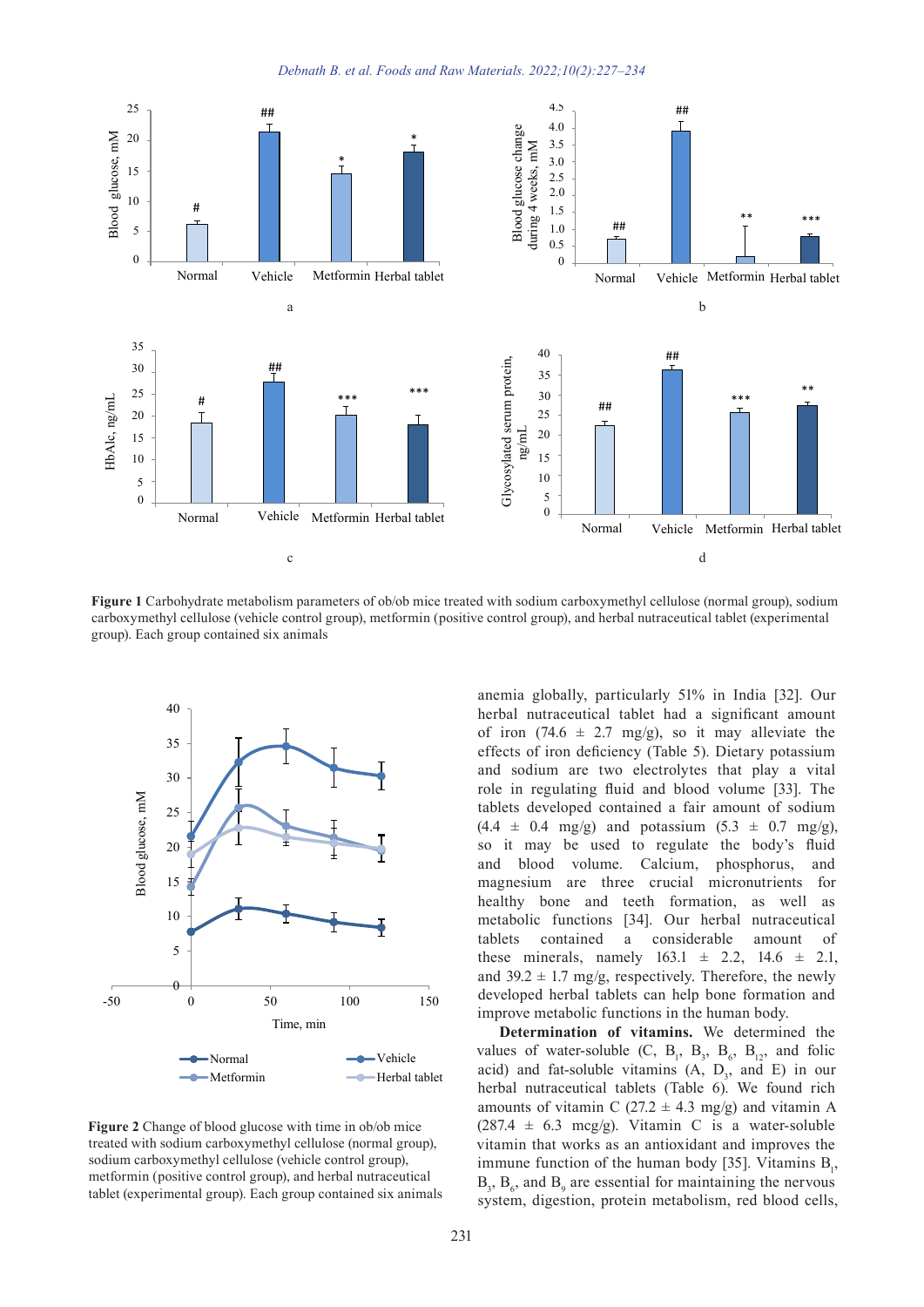and skin health. Vitamins A,  $D_3$ , and E are common fat-soluble vitamins that support such body functions as vision, hair growth, bone maintenance, immune system regulation, oxidative stress prevention, etc. [36]. Our herbal nutraceutical tablets contained fair amounts of vitamins  $D_3$ , E, and B group (Table 6). Therefore, they may be used to treat diseases caused by their deficiency.

**Anti-diabetic activity.** The treatment of ob/ob mice with our herbal nutraceutical tablets (200 mg/kg body weight) significantly decreased their fasting blood glucose, serum hemoglobin, and glycosylated serum protein (Fig. 1). The effectiveness of the herbal tablet was comparable to that of metformin, a standard drug (200 mg/kg body weight).

A fasting blood glucose test, which is generally called a fasting plasma glucose test, measures the amount of glucose in the blood and determines the patient's risk of prediabetes or diabetes [37]. Our newly formulated herbal tablet (200 mg/kg) reduced the fasting blood glucose level (Fig. 1a and 1b). Serum hemoglobin and glycosylated serum protein are important indicators for the long-term glycemic control [38]. Our experiment showed that the herbal tablet (200 mg/kg) reduced their levels, compared to metformin (200 mg/kg) (Fig. 1c and 1d).

An oral glucose tolerance test determines the body's response to glucose. This test can be used to detect type 2 diabetes [39]. The oral administration of the herbal tablet to ob/ob mice significantly reduced their blood glucose level (Fig. 2). Therefore, this tablet may be used as an anti-diabetic drug.

We also found that the herbal nutraceutical tablet (200 mg/kg) significantly enhanced oral glucose tolerance (Fig. 2). This means that this tablet can be used to alleviate type 2 diabetes mellitus through progressing insulin sensitivity.

#### **CONCLUSION**

Our study showed that the newly formulated herbal tablet contained optimal amounts of macro- and micronutrients, water, and fat-soluble vitamins. The tablet also provided significantly higher hypoglycemic activity compared to the standard drug, metformin. The results suggested that the herbal tablets developed may be recommended as an anti-diabetic herbal remedy.

### **CONTRIBUTION**

The authors were equally involved in writing the manuscript and are equally responsible for plagiarism.

# **CONFLICT OF INTEREST**

The authors have declared no conflict of interest in relation to this manuscript.

# **REFERENCES**

- 1. Farhud DD. Impact of lifestyle on health. Iranian Journal of Public Health. 2015;44(11):1442–1444.
- 2. Afshin A, Sur PJ, Fay KA, Cornaby L, Ferrara G, Salama JS, *et al.* Health effects of dietary risks in 195 countries, 1990–2017: a systematic analysis for the Global Burden of Disease Study 2017. The Lancet. 2019;393(10184):1958– 1972. https://doi.org/10.1016/S0140-6736(19)30041-8
- 3. Cencic A, Chingwaru W. The role of functional foods, nutraceuticals, and food supplements in intestinal health. Nutrients. 2010;2(6):611–625. https://doi.org/10.3390/nu2060611
- 4. Schulze MB, Martínez-González MA, Fung TT, Lichtenstein AH, Forouhi NG. Food based dietary patterns and chronic disease prevention. BMJ. 2018;361. https://doi.org/10.1136/bmj.k2396
- 5. Kunnumakkara AB, Bordoloi D, Padmavathi G, Monisha J, Roy NK, Prasad S, *et al.* Curcumin, the golden nutraceutical: multitargeting for multiple chronic diseases. British Journal of Pharmacology. 2017;174(11):1325–1348. https://doi. org/10.1111/bph.13621
- 6. Das L, Bhaumik E, Raychaudhuri U, Chakraborty R. Role of nutraceuticals in human health. Journal of Food Science and Technology. 2012;49(2):173–183. https://doi.org/10.1007/s13197-011-0269-4
- 7. Chauhan B, Kumar G, Kalam N, Ansari SH. Current concepts and prospects of herbal nutraceutical: A review. Journal of Advanced Pharmaceutical Technology and Research. 2013;4(1):4–8. https://doi.org/10.4103/2231-4040.107494
- 8. Banerjee S. Dietary supplements market in India is rapidly growing An overview. IMS Management Journal. 2018;10(1).
- 9. Potential for functional foods in the Indian market [Internet]. [cited 2021 Sep 22]. Available from: https://www.figlobal. com/india/en/visit/news-and-updates/potential-functional-foods-indian-market.html
- 10. Debnath B, Uddin J, Patari P, Das M, Maiti D, Manna K. Estimation of alkaloids and phenolics of five edible cucurbitaceous plants and their antibacterial activity. International Journal of Pharmacy and Pharmaceutical Sciences. 2015;7(12):223–227.
- 11. Sofowora A, Ogunbodede E, Onayade A. The role and place of medicinal plants in the strategies for disease prevention. African Journal of Traditional, Complementary, and Alternative Medicines. 2013;10(5):210–229. https:// doi.org/10.4314/ajtcam.v10i5.2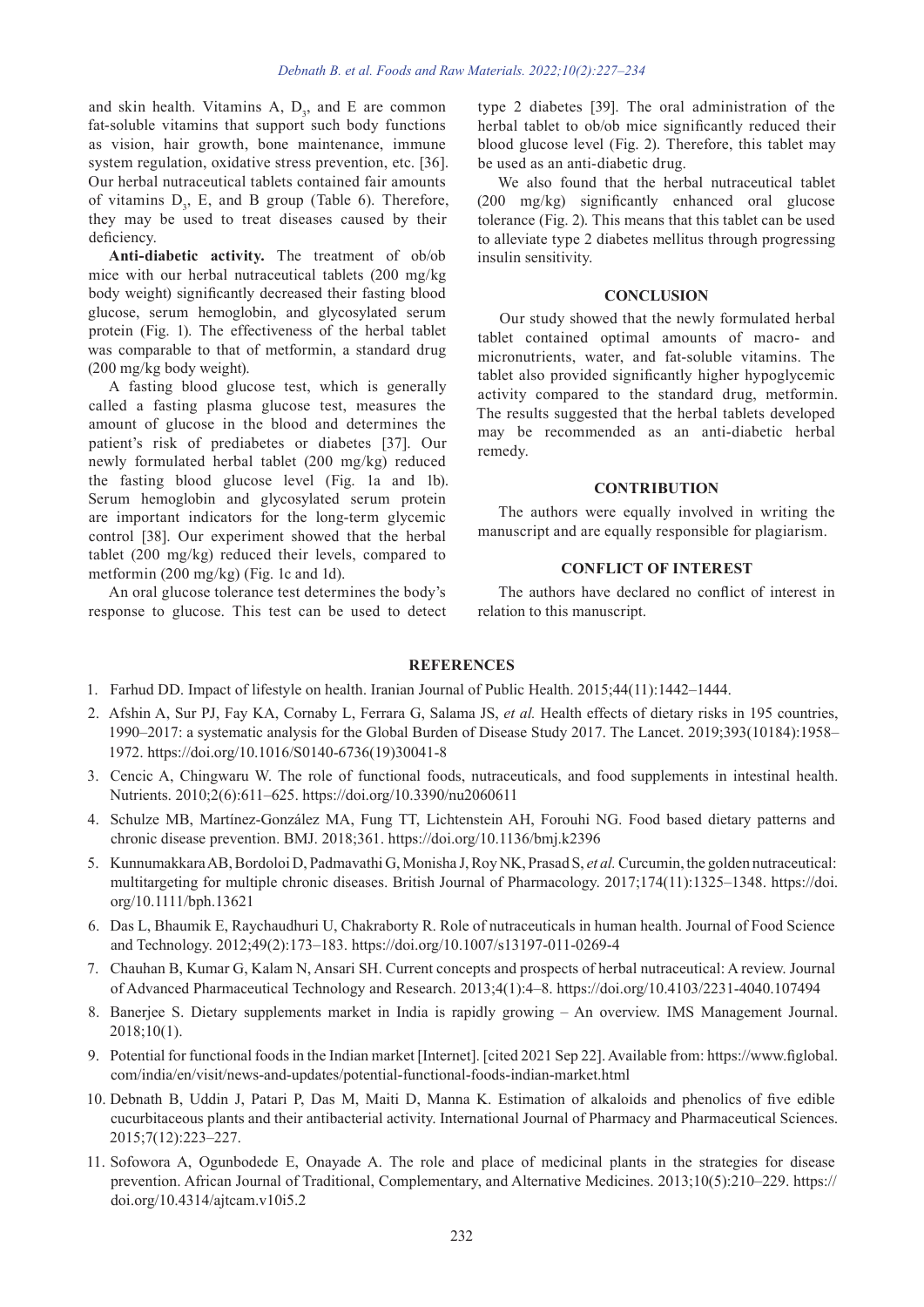- 12. Choudhury R, Datta Choudhury M, De B, Paul SB. Importance of certain tribal edible plants of Tripura. Indian Journal of Traditional Knowledge. 2010;9(2):300–302.
- 13. Gheith O, Farouk N, Nampoory N, Halim MA, Al-Otaibi T. Diabetic kidney disease: world wide difference of prevalence and risk factors. Journal of Nephropharmacology. 2015;5(1):49–56.
- 14. Choudhury H, Pandey M, Hua CK, Mun CS, Jing JK, Kong L, *et al.* An update on natural compounds in the remedy of diabetes mellitus: A systematic review. Journal of Traditional and Complementary Medicine. 2018;8(3):361–376. https://doi.org/10.1016/j.jtcme.2017.08.012
- 15. Emmanuel MM, Didier DS. Traditional knowledge on medicinal plants use by ethnic communities in Douala, Cameroon. European Journal of Medicinal Plants. 2012;2(2):159–176. https://doi.org/10.9734/EJMP/2012/878
- 16. Deb DB. The Flora of Tripura State. Vol. 1 and 2. New Delhi: Today and Tomorrow's Printers and Publishers; 1981, 1983.
- 17. Debnath B, Manna K. Phytochemicals and nutrient profiles, anti-oxidant activity study of three edible parts (flower, fruit and stem) of Musa paradisiaca. Current Biotechnology. 2019;8(1):32–41. https://doi.org/10.2174/22115501086 66190315161848
- 18. Zhang X, Jin Y, Wu Y, Zhang C, Jin D, Zheng Q, *et al.* Anti-hyperglycemic and anti-hyperlipidemia effects of the alkaloid-rich extract from barks of *Litsea glutinosa* in ob/ob mice. Scientific Reports. 2018;8(1). https://doi. org/10.1038/s41598-018-30823-w
- 19. Ali K, Ashraf A, Biswas NN. Analgesic, anti-inflammatory and anti-diarrheal activities of ethanolic leaf extract of *Typhonium trilobatum* L. Schott. Asian Pacific Journal of Tropical Biomedicine. 2012;2(9):722–726. https://doi. org/10.1016/S2221-1691(12)60217-2
- 20. Chandira M, Jayakar B. Formulation and evaluation of herbal tablets containing *Ipomoea digitata* Linn. extract. International Journal of Pharmaceutical Sciences Review and Research. 2010;3(1):101–110.
- 21.Wadher K, Kakde R, Umekar M. Formulation and evaluation of a sustained-release tablets of metformin hydrochloride using hydrophilic synthetic and hydrophobic natural polymers. Indian Journal of Pharmaceutical Sciences. 2011;73(2):208–215. https://doi.org/10.4103/0250-474X.91579
- 22. Ozoliņa V, Grāmatiņa I, Kunkulberga D. Methodology of dietary fibre determination in grain products. Research for Rural Development. 2009;115–119.
- 23. Antakli S, Sarkees N, Sarraf T. Determination of water soluble vitamins  $B_1$ ,  $B_2$ ,  $B_3$ ,  $B_6$ ,  $B_9$ ,  $B_{12}$  and C on a  $C_{18}$  column with particle size 3  $\mu$ M in some manufactured food products by HPLC with UVDAD/FLD detection. International Journal of Pharmacy and Pharmaceutical Sciences. 2015;7(6):219–224.
- 24.Xue X, You J, He P. Simultaneous determination of five fat-soluble vitamins in feed by high-performance liquid chromatography following solid-phase extraction. Journal of Chromatographic Science. 2008;46(4):345–350. https:// doi.org/10.1093/chromsci/46.4.345
- 25. Shah RB, Tawakkul MA, Khan MA. Comparative evaluation of flow for pharmaceutical powders and granules. AAPS PharmSciTech. 2008;9(1):250–258. https://doi.org/10.1208/s12249-008-9046-8
- 26.Thapa P, Choi DH, Kim MS, Jeong SH. Effects of granulation process variables on the physical properties of dosage forms by combination of experimental design and principal component analysis. Asian Journal of Pharmaceutical Sciences. 2019;14(3):287–304. https://doi.org/10.1016/j.ajps.2018.08.006
- 27. Shabana M. A review on the quality control analysis of oral dosage form: tablets. Research and Reviews: Journal of Pharmacy and Pharmaceutical Sciences. 2016;5(2):108–114.
- 28. Zaid AN, Al-Ramahi RJ, Ghoush AA, Qaddumi A, Zaaror YA. Weight and content uniformity of lorazepam halftablets: A study of correlation of a low drug content product. Saudi Pharmaceutical Journal. 2013;21(1):71–75. https:// doi.org/10.1016/j.jsps.2011.12.009
- 29. Mathlouthi M. Water content, water activity, water structure and the stability of foodstuffs. Food Control. 2001;12(7):409–417. https://doi.org/10.1016/S0956-7135(01)00032-9
- 30. Manna K, Debnath B. Phytochemicals, nutritional properties and anti-oxidant activity in young shoots of *Melocanna baccifera*, a traditional vegetable of Northeast India. Journal of Food, Agriculture and Environment. 2020;18(1):59–65.
- 31. Dhingra D, Michael M, Rajput H, Patil RT. Dietary fibre in foods: a review. Journal of Food Science and Technology. 2012;49(3):255–266. https://doi.org/10.1007/s13197-011-0365-5
- 32.Abbaspour N, Hurrell R, Kelishadi R. Review on iron and its importance for human health. Journal of Research in Medical Sciences. 2014;19(2):164–174.
- 33. Pohl HR, Wheeler JS, Murray HE. Sodium and potassium in health and disease. In: Sigel A, Sigel H, Sigel RKO, editors. Interrelations between essential metal ions and human diseases. Dordrecht: Springer; 2013. pp. 29–47. https:// doi.org/10.1007/978-94-007-7500-8\_2